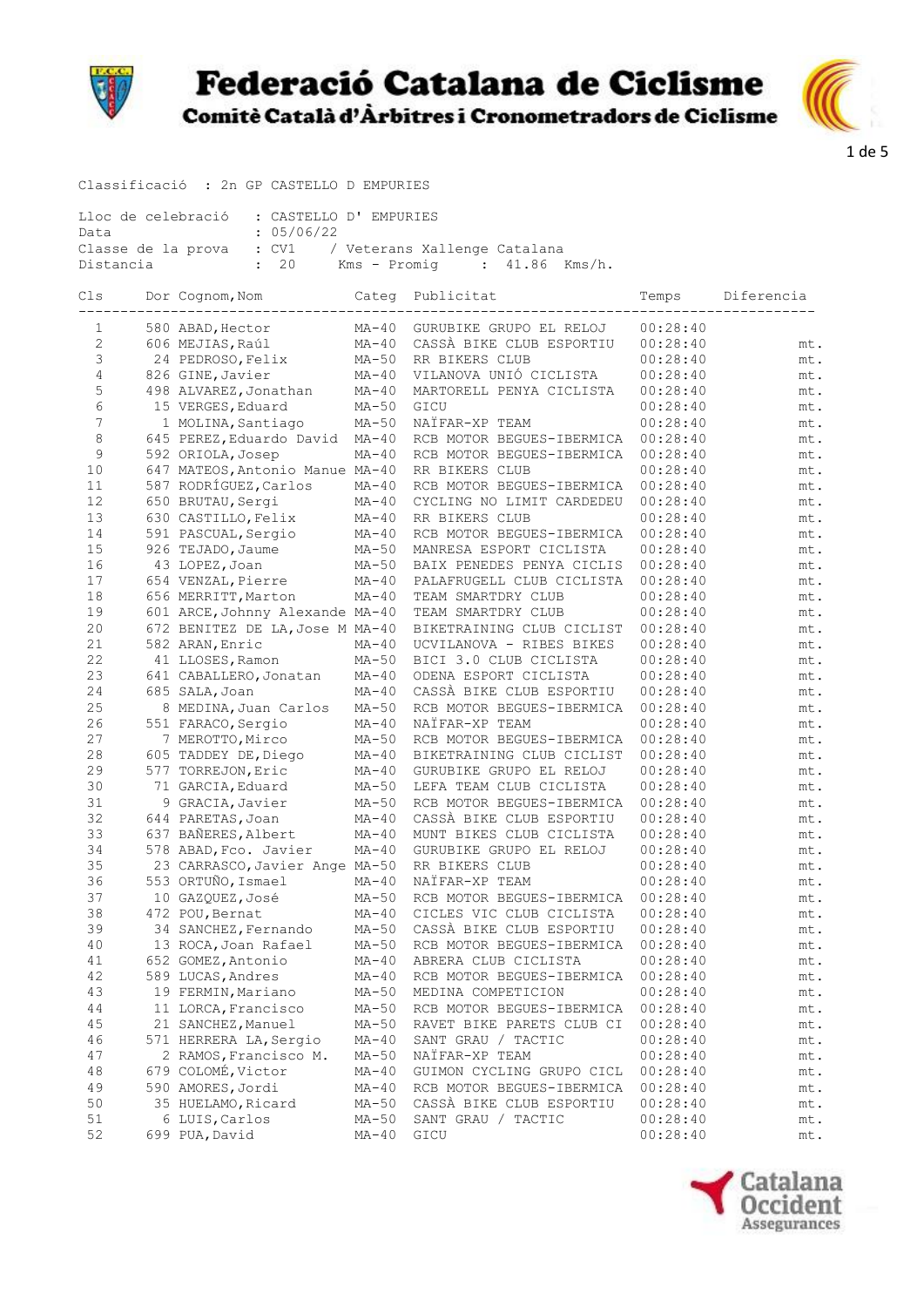



| 53  | 14 FARICLE, Javier             | $MA-50$ | RCB MOTOR BEGUES-IBERMICA                            | 00:28:40 | mt.         |
|-----|--------------------------------|---------|------------------------------------------------------|----------|-------------|
| 54  | 621 GOMEZ, Nacho               | $MA-40$ | BIKETRAINING CLUB CICLIST                            | 00:28:40 | mt.         |
| 55  | 593 BERENGUERAS, Gerard        | $MA-40$ | RCB MOTOR BEGUES-IBERMICA                            | 00:28:40 | mt.         |
| 56  | 568 PÉREZ, Marcos              | $MA-40$ | SANT GRAU / TACTIC                                   | 00:28:40 | mt.         |
| 57  | 642 GREGORIO, Angel            | $MA-40$ | LEFA TEAM CLUB CICLISTA                              | 00:28:40 | mt.         |
| 58  | 25 PARERA, Alex                | $MA-50$ | CASSÀ BIKE CLUB ESPORTIU                             | 00:28:40 | mt.         |
| 59  | 66 LOPEZ, José Manuel          | $MA-50$ | LEFA TEAM CLUB CICLISTA                              | 00:28:40 | mt.         |
| 60  | 63 LOPEZ, Alberto              | $MA-50$ |                                                      | 00:28:40 |             |
| 61  | 117 GONZALEZ, Luis             |         | LEFA TEAM CLUB CICLISTA<br>GENESIS CYCLING TEAM ASSO | 00:28:40 | mt.         |
| 62  |                                | $MA-40$ |                                                      |          | mt.         |
|     | 26 TEIXIDO, Carles             | $MA-50$ | GALVESPORT CLUB CICLISTA                             | 00:28:40 | mt.         |
| 63  | 633 CUADRA, Jose Luis          | $MA-40$ | ABRERA CLUB CICLISTA                                 | 00:28:50 | 10 seg.     |
| 64  | 28 SOLER, Pedro                | $MA-50$ | ABRERA CLUB CICLISTA                                 | 00:28:50 | $10$ seq.   |
| 65  | 16 GARCIA, Rafael              | $MA-50$ | RCB MOTOR BEGUES-IBERMICA                            | 00:28:50 | $10$ seq.   |
| 66  | 581 FUENTES, Ivan              | $MA-40$ | GURUBIKE GRUPO EL RELOJ                              | 00:28:52 | 12 seg.     |
| 67  | 688 JUNCOSA, Carles            | $MA-40$ | ROCAUTO SPORT TEAM                                   | 00:28:52 | 12 seg.     |
| 68  | 12 MADRIGAL, José              | $MA-50$ | RCB MOTOR BEGUES-IBERMICA                            | 00:29:19 | 39 seq.     |
| 69  | 31 ELIAS DE, Marc Aureli MA-50 |         | CASSÀ BIKE CLUB ESPORTIU                             | 00:29:58 | $1:18$ min. |
| 70  | 964 SUREDA, Jaume              | $MA-40$ | GIRONA CLUB ESPORTIU BIKE                            | 00:29:58 | $1:18$ min. |
| 71  | 65 ROBERT, Francesc            | $MA-50$ | ANDORRA SPRINT CLUB                                  | 00:29:58 | $1:18$ min. |
| 72  | 638 MARTINEZ, Sergio           | $MA-40$ | GR BIKES CYCLING TEAM                                | 00:29:58 | $1:18$ min. |
| 73  | 566 VELASCO, Sergi             | $MA-40$ | SANT GRAU / TACTIC                                   | 00:29:58 | $1:18$ min. |
| 74  | 680 IGLESIAS, Esteban          | $MA-40$ | RR BIKERS CLUB                                       | 00:29:58 | $1:18$ min. |
| 75  | 683 ESTEBAN, Angel             | $MA-40$ | CAT BIKE CLUB CICLISTA                               | 00:29:58 | $1:18$ min. |
| 76  | 33 SALA, Santi                 | $MA-50$ | CASSÀ BIKE CLUB ESPORTIU                             | 00:29:58 | $1:18$ min. |
| 77  | 4 MORAL, Enrique               | $MA-50$ | RATPENAT CLUB CICLISTA                               | 00:29:58 | $1:18$ min. |
| 78  | 604 TIRADO, Antonio            | $MA-40$ | BIKETRAINING CLUB CICLIST                            | 00:30:04 | $1:24$ min. |
| 79  | 37 CORTIZO, José Antonio MA-50 |         | LEFA TEAM CLUB CICLISTA                              | 00:30:04 | $1:24$ min. |
| 80  | 42 RAMS, Josep                 | $MA-50$ | SERRANO CLUB CICLISTA                                | 00:30:06 | $1:26$ min. |
| 81  | 90 GRAS, Eric                  | $MA-50$ | BICICLETES TOPE CLUB CICL                            | 00:31:51 | $3:11$ min. |
| 82  | 38 VERDAGUER, Jesus            | $MA-50$ | GENESIS CYCLING TEAM ASSO                            | 00:33:13 | $4:33$ min. |
| 83  | 474 GUELL, Oriol               | $MA-40$ | NAÏFAR-XP TEAM                                       | 00:33:24 | $4:44$ min. |
|     |                                |         |                                                      |          |             |
| 84  | 579 SANCHEZ, Carlos            | $MA-40$ | GURUBIKE GRUPO EL RELOJ                              | 00:34:09 | 5:29 min.   |
| 85  | 47 RAMÍREZ, Adriano            | $MA-60$ | RCB MOTOR BEGUES-IBERMICA                            | 00:34:53 | $6:13$ min. |
| 86  | 48 TERRONES, Antonio           | $MA-60$ | RCB MOTOR BEGUES-IBERMICA                            | 00:34:53 | $6:13$ min. |
| 87  | 46 OLMEDILLAS, Federico        | $MA-60$ | RCB MOTOR BEGUES-IBERMICA                            | 00:34:53 | $6:13$ min. |
| 88  | 87 NOCETE, José                | $MA-60$ | MONTORNES CLUB CICLISTA                              | 00:34:53 | $6:13$ min. |
| 89  | 49 CARRERE, Vicente            | $MA-60$ | RCB MOTOR BEGUES-IBERMICA                            | 00:34:53 | $6:13$ min. |
| 90  | 817 DENIAU, Patrick            | $MA-60$ | TURPAUD                                              | 00:34:53 | $6:13$ min. |
| 91  | 789 SARDINA, Sandra            | $F-M40$ | RR BIKERS CLUB                                       | 00:35:00 | $6:20$ min. |
| 92  | 50 CASADO, Josep               | $MA-60$ | MONTORNES CLUB CICLISTA                              | 00:35:00 | $6:20$ min. |
| 93  | 786 OSPINA, Úrsula             | $F-M40$ | RATPENAT CLUB CICLISTA                               | 00:35:00 | $6:20$ min. |
| 94  | 56 MIGUEL, Francisco           | $MA-60$ | NOU EMPORDA BIKES CLUB CI                            | 00:35:02 | $6:22$ min. |
| 95  | 61 SABATER, Jordi              | $MA-60$ | BANYOLES CLUB CICLISTA                               | 00:35:02 | $6:22$ min. |
| 96  | 812 PRESCOLI, Sara             |         | F-M40 MARTORELL PENYA CICLISTA                       | 00:35:02 | $6:22$ min. |
| 97  | 58 FRIGOLA, Jose               | $MA-60$ | SURIA BICIS FIGUERES CLUB                            | 00:35:02 | $6:22$ min. |
| 98  | 788 MILLA, Yulimar             | $F-M30$ | RCB MOTOR BEGUES-IBERMICA                            | 00:35:04 | $6:24$ min. |
| 99  | 739 SERRANO, Vanessa           | $F-ELI$ | RATPENAT CLUB CICLISTA                               | 00:35:04 | $6:24$ min. |
| 100 | 51 VELA, Rosendo               | MA-60   | MONTORNES CLUB CICLISTA                              | 00:35:07 | $6:27$ min. |
| 101 | 62 HERNANDEZ, Enric            | $MA-60$ | PROBIKE<br>CLUB                                      | 00:35:09 | $6:29$ min. |
| 102 | 57 ROCA, Francisco             | $MA-60$ | VETERANOS CATALUNYA ASOCI                            | 00:36:13 | $7:33$ min. |
| 103 | 790 BASTIDA, Vanessa           | $F-M40$ | RCB MOTOR BEGUES-IBERMICA                            | 00:36:13 | $7:33$ min. |
| 104 | 60 NARVAEZ, Jose Manuel        | $MA-60$ | VETERANOS CATALUNYA ASOCI                            | 00:36:18 | 7:38 min.   |
| 105 | 54 ALONSO, German              | $MA-60$ | NOU EMPORDA BIKES CLUB CI                            | 00:36:33 | $7:53$ min. |
| 106 | 53 PAREDES, Jaime              | $MA-60$ | VETERANOS CATALUNYA ASOCI                            | 00:36:35 | $7:55$ min. |
| 107 | 791 BOMBARDO, Cristina         | $F-M50$ | ELS CULETS VERMELLS CLUB                             | 00:36:35 | 7:55 min.   |
| 108 | 76 PARLADE, Manel              |         | CYCLING NO LIMIT CARDEDEU                            | 00:36:35 | $7:55$ min. |
|     |                                | $MA-60$ |                                                      |          |             |
| 109 | 816 HERNANDEZ, Dolors          | $F-M50$ | GICU                                                 | 00:36:39 | $7:59$ min. |
| 110 | 52 PEREZ, Antonio              | $MA-60$ | MUNDO PENYA CICLISTA                                 | 00:36:39 | $7:59$ min. |
| 111 | 785 GHILAIN, Alexiane          | $F-M40$ | RATPENAT CLUB CICLISTA                               | 00:36:50 | $8:10$ min. |
| 112 | 55 GANDUL, Angel               | $MA-60$ | GALVESPORT CLUB CICLISTA                             | 00:36:50 | $8:10$ min. |

Corredors classificats : 112

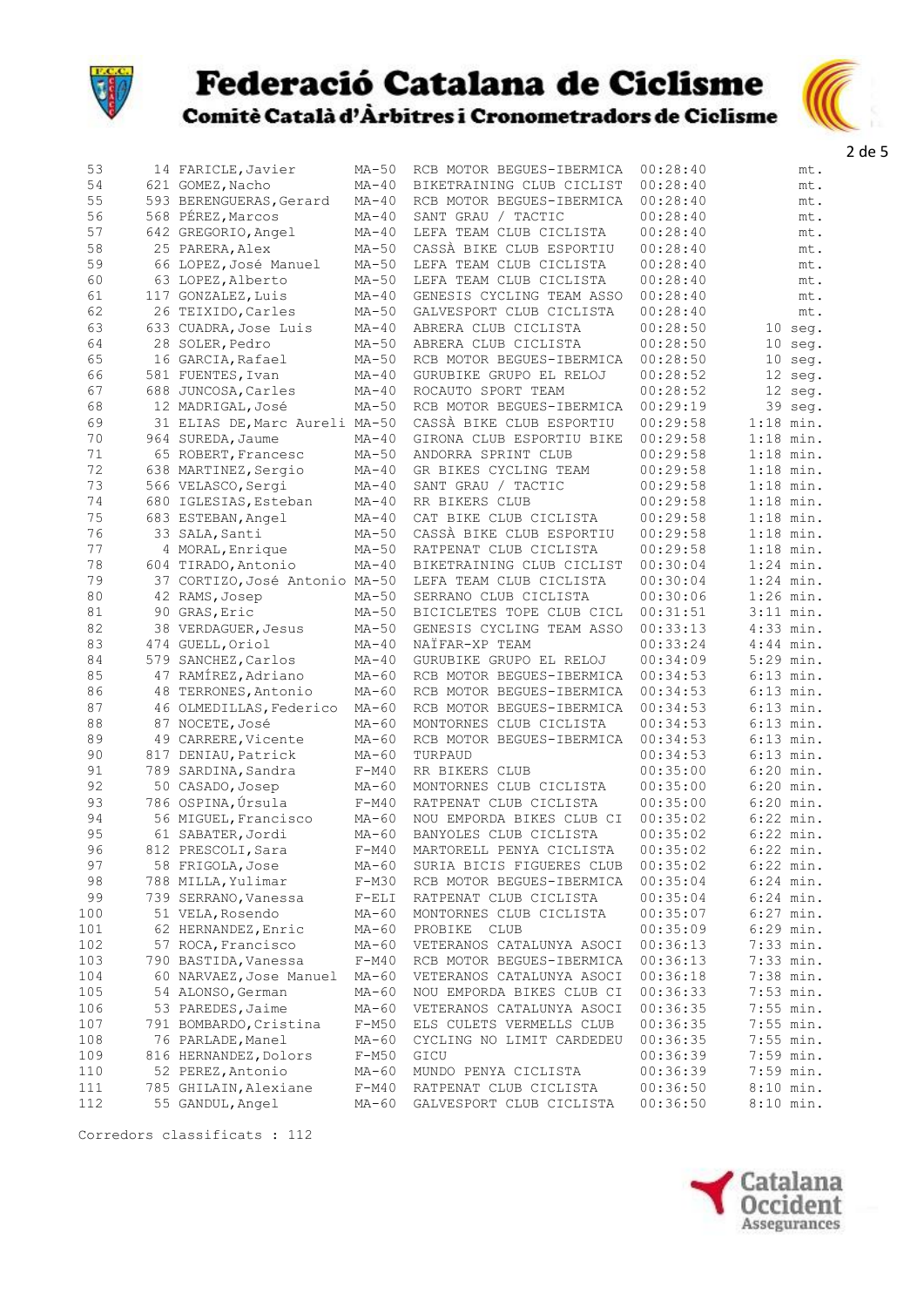



#### Classificació de : MASTERS - 40

| 1              | 580 ABAD, Hector                | $MA-40$ | GURUBIKE GRUPO EL RELOJ            | 00:28:40 |             |
|----------------|---------------------------------|---------|------------------------------------|----------|-------------|
| $\overline{2}$ | 606 MEJIAS, Raúl                | $MA-40$ | CASSÀ BIKE CLUB ESPORTIU           | 00:28:40 | mt.         |
| 3              | 826 GINE, Javier                | $MA-40$ | VILANOVA UNIÓ CICLISTA             | 00:28:40 | mt.         |
| 4              | 498 ALVAREZ, Jonathan           | $MA-40$ | MARTORELL PENYA CICLISTA           | 00:28:40 | mt.         |
| 5              | 645 PEREZ, Eduardo David        | $MA-40$ | RCB MOTOR BEGUES-IBERMICA 00:28:40 |          | mt.         |
| 6              | 592 ORIOLA, Josep               | $MA-40$ | RCB MOTOR BEGUES-IBERMICA 00:28:40 |          | mt.         |
| 7              | 647 MATEOS, Antonio Manue MA-40 |         | RR BIKERS CLUB                     | 00:28:40 | mt.         |
| 8              | 587 RODRÍGUEZ, Carlos           | $MA-40$ | RCB MOTOR BEGUES-IBERMICA 00:28:40 |          | mt.         |
| 9              | 650 BRUTAU, Sergi               | $MA-40$ | CYCLING NO LIMIT CARDEDEU 00:28:40 |          | mt.         |
| 10             | 630 CASTILLO, Felix             | $MA-40$ | RR BIKERS CLUB                     | 00:28:40 | mt.         |
| 11             | 591 PASCUAL, Sergio             | $MA-40$ | RCB MOTOR BEGUES-IBERMICA 00:28:40 |          | mt.         |
| 12             | 654 VENZAL, Pierre              | $MA-40$ | PALAFRUGELL CLUB CICLISTA 00:28:40 |          | mt.         |
| 13             | 656 MERRITT, Marton             | $MA-40$ | TEAM SMARTDRY CLUB                 | 00:28:40 | mt.         |
| 14             | 601 ARCE, Johnny Alexande MA-40 |         | TEAM SMARTDRY CLUB                 | 00:28:40 | mt.         |
| 15             | 672 BENITEZ DE LA, Jose M MA-40 |         | BIKETRAINING CLUB CICLIST 00:28:40 |          | mt.         |
| 16             | 582 ARAN, Enric                 | $MA-40$ | UCVILANOVA - RIBES BIKES           | 00:28:40 | mt.         |
| 17             | 641 CABALLERO, Jonatan          | $MA-40$ | ODENA ESPORT CICLISTA              | 00:28:40 | mt.         |
| 18             | 685 SALA, Joan                  | $MA-40$ | CASSÀ BIKE CLUB ESPORTIU           | 00:28:40 | mt.         |
| 19             | 551 FARACO, Sergio              | $MA-40$ | NAÏFAR-XP TEAM                     | 00:28:40 | mt.         |
| 20             | 605 TADDEY DE, Diego            | $MA-40$ | BIKETRAINING CLUB CICLIST 00:28:40 |          | mt.         |
| 21             | 577 TORREJON, Eric              | $MA-40$ | GURUBIKE GRUPO EL RELOJ            | 00:28:40 | mt.         |
| 22             | 644 PARETAS, Joan               | $MA-40$ | CASSÀ BIKE CLUB ESPORTIU           | 00:28:40 | mt.         |
| 23             | 637 BAÑERES, Albert             | $MA-40$ | MUNT BIKES CLUB CICLISTA           | 00:28:40 | mt.         |
| 24             | 578 ABAD, Fco. Javier           | $MA-40$ | GURUBIKE GRUPO EL RELOJ            | 00:28:40 | mt.         |
| 25             | 553 ORTUÑO, Ismael              | $MA-40$ | NAÏFAR-XP TEAM                     | 00:28:40 | mt.         |
| 26             | 472 POU, Bernat                 | $MA-40$ | CICLES VIC CLUB CICLISTA           | 00:28:40 | mt.         |
| 27             | 652 GOMEZ, Antonio              | $MA-40$ | ABRERA CLUB CICLISTA               | 00:28:40 | mt.         |
| 28             | 589 LUCAS, Andres               | $MA-40$ | RCB MOTOR BEGUES-IBERMICA 00:28:40 |          | mt.         |
| 29             | 571 HERRERA LA, Sergio          | $MA-40$ | SANT GRAU / TACTIC                 | 00:28:40 | mt.         |
| 30             | 679 COLOMÉ, Victor              | $MA-40$ | GUIMON CYCLING GRUPO CICL 00:28:40 |          | mt.         |
| 31             | 590 AMORES, Jordi               | $MA-40$ | RCB MOTOR BEGUES-IBERMICA 00:28:40 |          | mt.         |
| 32             | 699 PUA, David                  | $MA-40$ | GICU                               | 00:28:40 | mt.         |
| 33             | 621 GOMEZ, Nacho                | $MA-40$ | BIKETRAINING CLUB CICLIST 00:28:40 |          | mt.         |
| 34             | 593 BERENGUERAS, Gerard         | $MA-40$ | RCB MOTOR BEGUES-IBERMICA 00:28:40 |          | mt.         |
| 35             | 568 PÉREZ, Marcos               | $MA-40$ | SANT GRAU / TACTIC                 | 00:28:40 | mt.         |
| 36             | 642 GREGORIO, Angel             | $MA-40$ | LEFA TEAM CLUB CICLISTA            | 00:28:40 | mt.         |
| 37             | 117 GONZALEZ, Luis              | $MA-40$ | GENESIS CYCLING TEAM ASSO 00:28:40 |          | mt.         |
| 38             | 633 CUADRA, Jose Luis           | $MA-40$ | ABRERA CLUB CICLISTA               | 00:28:50 | $10$ seq.   |
| 39             | 581 FUENTES, Ivan               | $MA-40$ | GURUBIKE GRUPO EL RELOJ            | 00:28:52 | 12 seg.     |
| 40             | 688 JUNCOSA, Carles             | $MA-40$ | ROCAUTO SPORT TEAM                 | 00:28:52 | 12 seg.     |
| 41             | 964 SUREDA, Jaume               | $MA-40$ | GIRONA CLUB ESPORTIU BIKE 00:29:58 |          | $1:18$ min. |
| 42             | 638 MARTINEZ, Sergio            | $MA-40$ | GR BIKES CYCLING TEAM              | 00:29:58 | $1:18$ min. |
| 43             | 566 VELASCO, Sergi              | $MA-40$ | SANT GRAU / TACTIC                 | 00:29:58 | $1:18$ min. |
| 44             | 680 IGLESIAS, Esteban           | $MA-40$ | RR BIKERS CLUB                     | 00:29:58 | $1:18$ min. |
| 45             | 683 ESTEBAN, Angel              | $MA-40$ | CAT BIKE CLUB CICLISTA             | 00:29:58 | $1:18$ min. |
| 46             | 604 TIRADO, Antonio             | $MA-40$ | BIKETRAINING CLUB CICLIST 00:30:04 |          | $1:24$ min. |
| 47             | 474 GUELL, Oriol                | $MA-40$ | NAIFAR-XP TEAM                     | 00:33:24 | $4:44$ min. |
| 48             | 579 SANCHEZ, Carlos             | $MA-40$ | GURUBIKE GRUPO EL RELOJ            | 00:34:09 | 5:29 min.   |
|                |                                 |         |                                    |          |             |

Classificació de : MASTERS - 50

|   | 24 PEDROSO, Felix     |         | MA-50 RR BIKERS CLUB                     | 00:28:40 | mt. |
|---|-----------------------|---------|------------------------------------------|----------|-----|
| 2 | 15 VERGES, Eduard     | $MA-50$ | GICU                                     | 00:28:40 | mt. |
| 3 | 1 MOLINA, Santiago    | MA-50   | NAÏFAR-XP TEAM                           | 00:28:40 | mt. |
| 4 | 926 TEJADO, Jaume     | $MA-50$ | MANRESA ESPORT CICLISTA                  | 00:28:40 | mt. |
| 5 | 43 LOPEZ, Joan        |         | MA-50 BAIX PENEDES PENYA CICLIS 00:28:40 |          | mt. |
| 6 | 41 LLOSES, Ramon      |         | MA-50 BICI 3.0 CLUB CICLISTA             | 00:28:40 | mt. |
| 7 | 8 MEDINA, Juan Carlos | $MA-50$ | RCB MOTOR BEGUES-IBERMICA 00:28:40       |          | mt. |
| 8 | 7 MEROTTO, Mirco      | $MA-50$ | RCB MOTOR BEGUES-IBERMICA 00:28:40       |          | mt. |

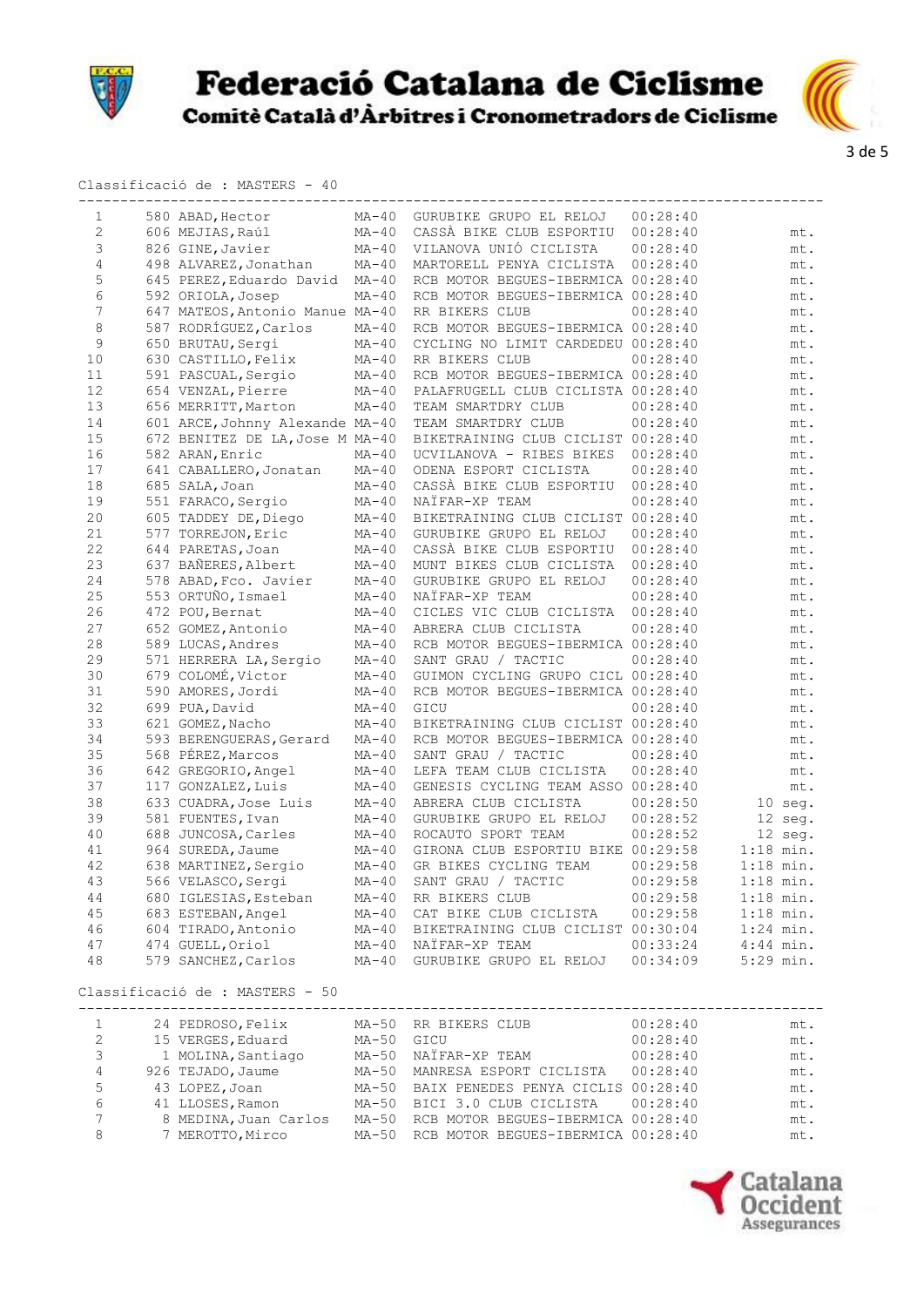



| 9              | 71 GARCIA, Eduard               | $MA-50$ | LEFA TEAM CLUB CICLISTA            | 00:28:40 | mt.         |
|----------------|---------------------------------|---------|------------------------------------|----------|-------------|
| 10             | 9 GRACIA, Javier                | $MA-50$ | RCB MOTOR BEGUES-IBERMICA 00:28:40 |          | mt.         |
| 11             | 23 CARRASCO, Javier Ange MA-50  |         | RR BIKERS CLUB                     | 00:28:40 | mt.         |
| 12             | 10 GAZQUEZ, José                | $MA-50$ | RCB MOTOR BEGUES-IBERMICA 00:28:40 |          | mt.         |
| 13             | 34 SANCHEZ, Fernando            | $MA-50$ | CASSÀ BIKE CLUB ESPORTIU           | 00:28:40 | mt.         |
| 14             | 13 ROCA, Joan Rafael            | $MA-50$ | RCB MOTOR BEGUES-IBERMICA 00:28:40 |          | mt.         |
| 15             | 19 FERMIN, Mariano              | $MA-50$ | MEDINA COMPETICION                 | 00:28:40 | mt.         |
| 16             | 11 LORCA, Francisco             | $MA-50$ | RCB MOTOR BEGUES-IBERMICA 00:28:40 |          | mt.         |
| 17             | 21 SANCHEZ, Manuel              | $MA-50$ | RAVET BIKE PARETS CLUB CI 00:28:40 |          | mt.         |
| 18             | 2 RAMOS, Francisco M.           | $MA-50$ | NAÏFAR-XP TEAM                     | 00:28:40 | mt.         |
| 19             | 35 HUELAMO, Ricard              | $MA-50$ | CASSÀ BIKE CLUB ESPORTIU           | 00:28:40 | mt.         |
| 20             | 6 LUIS, Carlos                  | $MA-50$ | SANT GRAU / TACTIC                 | 00:28:40 | mt.         |
| 21             | 14 FARICLE, Javier              | $MA-50$ | RCB MOTOR BEGUES-IBERMICA 00:28:40 |          | mt.         |
| 22             | 25 PARERA, Alex                 | $MA-50$ | CASSÀ BIKE CLUB ESPORTIU           | 00:28:40 | mt.         |
| 23             | 66 LOPEZ, José Manuel           | $MA-50$ | LEFA TEAM CLUB CICLISTA            | 00:28:40 | mt.         |
| 24             | 63 LOPEZ, Alberto               | $MA-50$ | LEFA TEAM CLUB CICLISTA            | 00:28:40 | mt.         |
| 25             | 26 TEIXIDO, Carles              | $MA-50$ | GALVESPORT CLUB CICLISTA           | 00:28:40 | mt.         |
| 26             | 28 SOLER, Pedro                 | $MA-50$ | ABRERA CLUB CICLISTA               | 00:28:50 | 10 seg.     |
| 27             | 16 GARCIA, Rafael               | $MA-50$ | RCB MOTOR BEGUES-IBERMICA 00:28:50 |          | 10 seg.     |
| 28             | 12 MADRIGAL, José               | $MA-50$ | RCB MOTOR BEGUES-IBERMICA 00:29:19 |          | 39 seg.     |
| 29             | 31 ELIAS DE, Marc Aureli MA-50  |         | CASSÀ BIKE CLUB ESPORTIU           | 00:29:58 | $1:18$ min. |
| 30             | 65 ROBERT, Francesc             | $MA-50$ | ANDORRA SPRINT CLUB                | 00:29:58 | $1:18$ min. |
| 31             | 33 SALA, Santi                  | $MA-50$ | CASSÀ BIKE CLUB ESPORTIU           | 00:29:58 | $1:18$ min. |
| 32             | 4 MORAL, Enrique                | $MA-50$ | RATPENAT CLUB CICLISTA             | 00:29:58 | $1:18$ min. |
| 33             | 37 CORTIZO, José Antonio MA-50  |         | LEFA TEAM CLUB CICLISTA            | 00:30:04 | $1:24$ min. |
| 34             | 42 RAMS, Josep                  | $MA-50$ | SERRANO CLUB CICLISTA              | 00:30:06 | $1:26$ min. |
| 35             | 90 GRAS, Eric                   | MA-50   | BICICLETES TOPE CLUB CICL 00:31:51 |          | $3:11$ min. |
| 36             | 38 VERDAGUER, Jesus             | $MA-50$ | GENESIS CYCLING TEAM ASSO 00:33:13 |          | $4:33$ min. |
|                | Classificació de : MASTERS - 60 |         |                                    |          |             |
|                |                                 |         |                                    |          |             |
| 1              | 47 RAMÍREZ, Adriano             | $MA-60$ | RCB MOTOR BEGUES-IBERMICA 00:34:53 |          | min.        |
| 2              | 48 TERRONES, Antonio            | $MA-60$ | RCB MOTOR BEGUES-IBERMICA 00:34:53 |          | mt.         |
| 3              | 46 OLMEDILLAS, Federico         | $MA-60$ | RCB MOTOR BEGUES-IBERMICA 00:34:53 |          | mt.         |
| 4              | 87 NOCETE, José                 | MA-60   | MONTORNES CLUB CICLISTA            | 00:34:53 | mt.         |
| 5              | 49 CARRERE, Vicente             | $MA-60$ | RCB MOTOR BEGUES-IBERMICA 00:34:53 |          | mt.         |
| 6              | 817 DENIAU, Patrick             | $MA-60$ | TURPAUD                            | 00:34:53 | mt.         |
| $\overline{7}$ | 50 CASADO, Josep                | $MA-60$ | MONTORNES CLUB CICLISTA            | 00:35:00 | 7 seg.      |
| 8              | 56 MIGUEL, Francisco            | $MA-60$ | NOU EMPORDA BIKES CLUB CI 00:35:02 |          | 9 seg.      |
| 9              | 61 SABATER, Jordi               | $MA-60$ | BANYOLES CLUB CICLISTA             | 00:35:02 | 9 seg.      |
| 10             | 58 FRIGOLA, Jose                | $MA-60$ | SURIA BICIS FIGUERES CLUB 00:35:02 |          | 9 seg.      |
| 11             | 51 VELA, Rosendo                | $MA-60$ | MONTORNES CLUB CICLISTA            | 00:35:07 | 14 seq.     |
| 12             | 62 HERNANDEZ, Enric             | $MA-60$ | PROBIKE<br><b>CLUB</b>             | 00:35:09 | $16$ seq.   |
| 13             | 57 ROCA, Francisco              | $MA-60$ | VETERANOS CATALUNYA ASOCI 00:36:13 |          | $1:20$ min. |
| 14             | 60 NARVAEZ, Jose Manuel         | $MA-60$ | VETERANOS CATALUNYA ASOCI 00:36:18 |          | $1:25$ min. |
| 15             | 54 ALONSO, German               | $MA-60$ | NOU EMPORDA BIKES CLUB CI 00:36:33 |          | $1:40$ min. |
| 16             | 53 PAREDES, Jaime               | $MA-60$ | VETERANOS CATALUNYA ASOCI 00:36:35 |          | $1:42$ min. |
| 17             | 76 PARLADE, Manel               | $MA-60$ | CYCLING NO LIMIT CARDEDEU 00:36:35 |          | $1:42$ min. |
| 18             | 52 PEREZ, Antonio               | $MA-60$ | MUNDO PENYA CICLISTA               | 00:36:39 | $1:46$ min. |
| 19             | 55 GANDUL, Angel                | $MA-60$ | GALVESPORT CLUB CICLISTA           | 00:36:50 | $1:57$ min. |